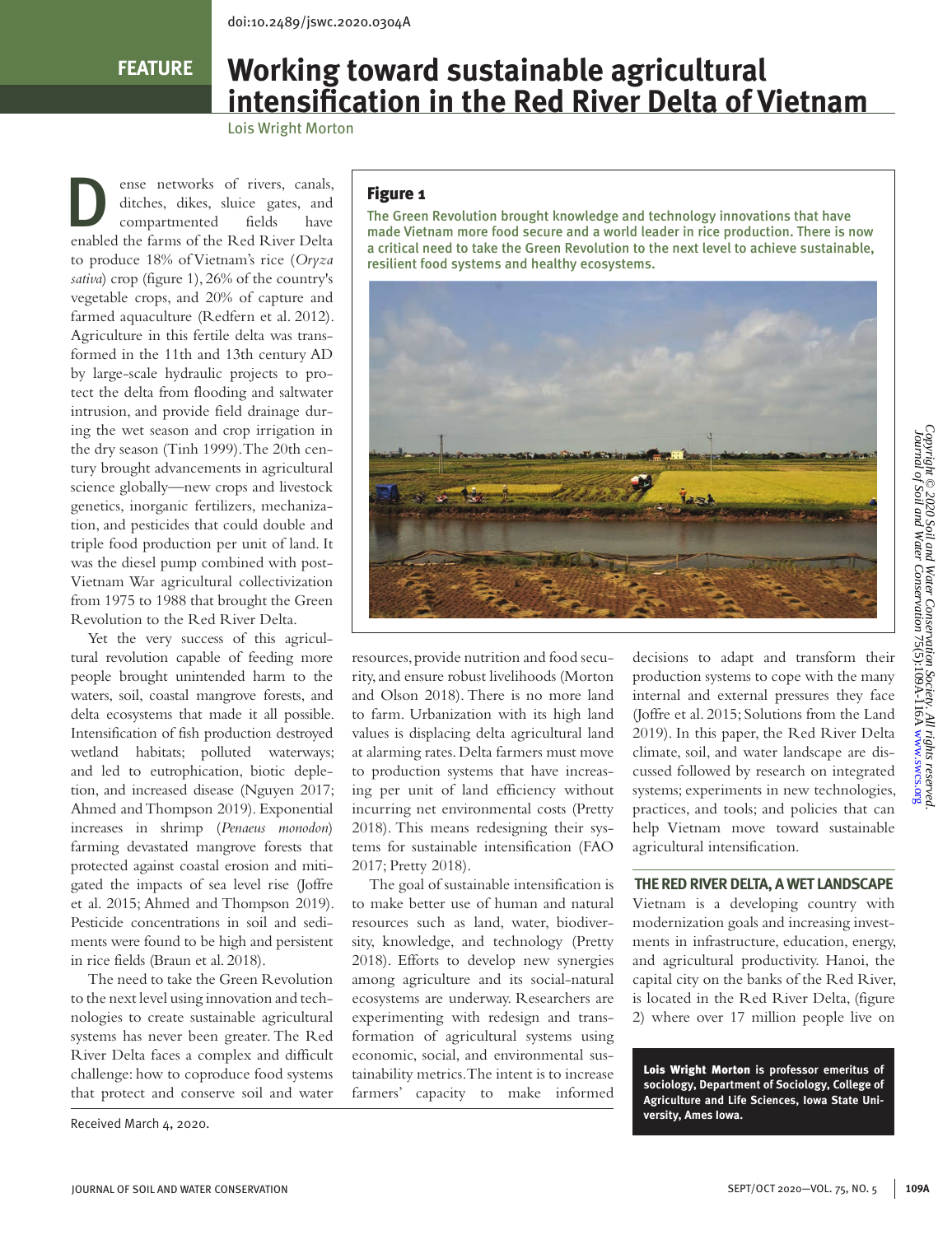16,500 km2 (6,371 mi2 ) of land shaped by centuries of fluvial and coastal flooding (Bui et al. 2018). Economic reforms of 1986 transformed the agricultural sector and led to a dramatic decline in poverty from over 50% to currently 11% of the population below poverty (Goscha 2016). Economic development is heavily dependent on soil, water, forests, and other natural resources for agriculture, fisheries, forestry, and hydroelectric power.

Disasters in Vietnam are almost always water and climate related (Ninh et al. 2007). Like many river deltas around the world, this densely populated but very rural delta with productive soils is vulnerable to seasonal extremes in precipitation that lead to severe flooding and intraseasonal drought, storm surges, salinity incursions, changes in sediment transport and deposition, ground water depletion, and global sea level rise (Renaud et al.

2016; Tessler et al. 2015). Six to eight tropical storms occur annually with extensive and repeated damage to dikes, agricultural lands, fisheries, housing, roads, and other infrastructure (Ninh et al. 2007). Farmers as well as district, provincial, and national water managers face complex challenges in responding and adapting to emergency water crises and planning for future water management under weather uncertainties and a changing climate.

Almost half of the 169,000 km2 (65,251 mi2 ) Red River basin is located in the mountains of Yunnan Province, China, where the Red River originates. Three major tributaries, the Black (Da), Thao, and Lo rivers, flow off the mountains and uplands of China and Vietnam bringing flood waters into the Red River and its delta (Dang et al. 2011). In recent years four dams and reservoirs (Hoa Binh, Thac Ba, Tuyen Quang, and Son La) with  $8.5$  billion m<sup>3</sup> (300 billion

# Figure 2

Map of Red River Delta, Vietnam, with the location of mangrove forests grown along the delta coastline as shelterbelts that dissipate wave energy, reduce coastal erosion, capture and retain sediments, maintain water quality, provide wetland habitats and fishery nurseries, and assist in adapting coastal lands to sea level rise. Graphic design by Cruz Dragosavac.



ft<sup>3</sup>) total water storage capacity were built to control flooding. Upstream 35 km (22 mi) from Hanoi, a flood diversion was built in the Day River Basin in 1937. Since the 1989 completion of the Hoa Binh dam on the Black River (figure 2) at the interface of the plateau region and the delta, there have been no flood events that required opening of the Day River Flood Diversion (Dang et al. 2011).

The Red River Delta at 21° N latitude has a subtropical climate with an annual average temperature of 23.5°C (74.3°F) and mean annual rainfall 1,667 mm (65.6 in) of which three-quarters falls May to October, the monsoon wet season (Braun et al. 2018). Variations in temperature and precipitation are represented by three distinct seasons: a cool, dry season (October to January); a cool, humid season (February to April); and the monsoon season that is hot and wet (May to September [Huong et al. 2013]). Although agriculture is a yearround endeavor, the characteristics of each season, precipitation, soil, and typography influence the selection of crops planted.

The delta topography—lowlands, midlands, and highlands—is best understood in relation to water levels and risks of flooding associated with the season. The lowlands without dikes would be under water in the rainy season due to runoff and bank overflow during flooding. Primarily clayey soils, lowlands are always wet and marshy even in the dry season if not drained, and high tide would flood much of the delta if the lowlands were not protected by dikes (Devienne 2006). Midlands are found along the coastal, eastern, and central parts of the delta. Without dikes the midlands would typically be submerged by monsoon flooding, and salt water intrusion into rivers, canals, and ditches during the dry season would severely damage agricultural crops. The highlands in the northern and central delta consist of sandy soils, natural levee deposits from historic Red River flooding, and do not flood.

#### **MANAGING A WET LANDSCAPE**

Vietnam's remaking of delta landscapes to protect against river and coastal sea flooding is not a new phenomenon (Olson and Morton 2018). River dikes were built in 1108 AD to protect the Dai La King's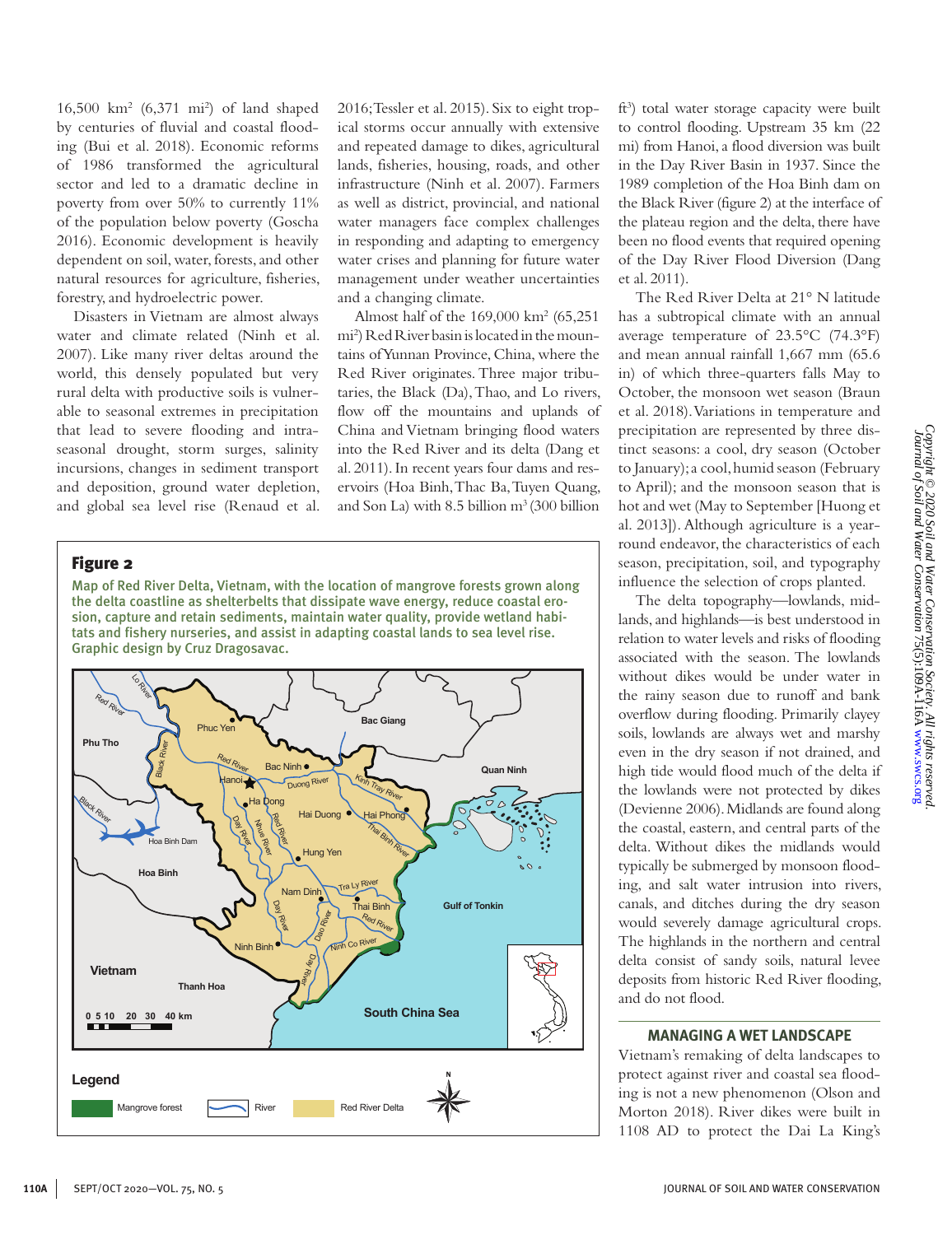town (Hanoi), and by the 13th century dikes ran the length of the Red River from Viet Tri, upstream of Hanoi, to its mouth at the South China Sea with sea dikes along the coast (Tinh 1999). Today, 3,000 km (1,864 mi) of sea dikes and 5,000 km (3,107 mi) of river dikes with sluice gates (figure 3) regulate the many rivers, ditches, and canals that flow throughout the Red River Delta (Braun et al. 2018) and protect coastal lowlands from the sea.

Typhoons and storm surges flood lowlying areas, destroy sea dikes, and accelerate coastal erosion with waves 1.5 m (5 ft) to over 2.5 m (8.2 ft). Local and global climate change and rising sea levels have renewed efforts to reestablish and maintain a living seawall of mangrove forests along Vietnam's coast (figure 2). Mangrove forests with their tangled roots in the silty clay low-oxygen (O2 ) soils of delta and coastal estuaries can take as much as 50% of the energy out of storm surges (Veettil et al. 2019). Their complex aerial root structures capture fine soils and river sediments, reduce rates of coastal erosion, contribute to delta building, and mitigate climate change sea level rise effects (Besset et al. 2019).

The flood season (June to October with serious flooding in August) finds water levels up to 4 to 8 m (13 to 26 ft) higher than the natural ground level. Routine maintenance and vigilant scouting for weakness in the dike system are critical to prevent breaching during floods. The early network of dikes, ditching, and canals to prevent flooding depended on gravity flow. This created a new problem: fields could not be easily drained or irrigated.

The introduction of vaulted aqueducts and sluice gates (figure 3) for draining and irrigation made it possible to open the gates during drought and close them during the fifth or tenth month when crops were growing and susceptible to flooding. During high water season, diked rivers are higher than the low-lying areas, and drainage cannot occur while the sluice gates are closed. As a result, prior to diesel pumps, vast lakes formed behind the dikes. During the wet season, locally each farmer built ponds/arroyos and filled them with the natural flow of the river (Olson and Morton 2018). Farmers used these ponds during dry periods to irri-

# Figure 3

Sluice gates regulate the flow of water in canals, rivers, and ditches. Fast rises in water levels during rain events with high runoff can be managed by closing the sluice gates. Opening the gates permits excess water to be drained from fields, and closing them during the dry season can prevent salt water intrusion, especially at high tides.



gate plots using a bailing process to pour water directly into the rice field or into a ditch that flowed into fields.

Pumping stations and mobile diesel pumps transformed the gravity-fed drainage network by stabilizing water flows (figure 4). It became possible to lower water levels inside the compartments during the wet season and raise the water level for irrigation during the dry season. Stabilizing water flows led to an unintended consequence as surface water pollution and high concentrations of pesticides in irrigation water and rice paddy soils are not diluted by fresh running water but are trapped (Braun et al. 2018). Thus, while dikes and sluice gates create closed systems to protect agricultural lands from flood and storms, they tend to concentrate pesticides and reduce sediment flows into rice paddies that historically restored soil fertility.

Recent research has examined the impact of year-round pesticide use in rice paddies downstream near the mouth of the Red River. Soil and sediment sampling revealed all soil samples in rice paddies had a minimum of three pesticides present with some showing as many as eight different pesticides in a single sample

(Braun et al. 2018). Isoprothiolane (World Health Organization [WHO] classification II toxic) is a fungicide found in all soil samples at the study site. Eighty-five percent of the soil samples had the insecticide chlorpyrifos (WHO class II toxic) present and the highest residue concentration of the top three pesticides. The silty clay loam of the rice paddies ranged from pH 5.9 to 6.1 and soil organic carbon (SOC) from 15.6 to 19.3 g  $kg^{-1}$  (~7.7% to 11%) (Braun et al. 2018). The high residue concentration of chlorpyrifos can be explained by its strong sorption to organic matter.

Braun et al. (2018) recommend holding the water in rice fields for at least 10 days after pesticide application to reduce discharge concentrations into canals and irrigation ditches and limit pesticide pollution. They also recommend using integrated pest management (IPM) to reduce applications and to pay close attention to pesticide application timing with the opening of the outlet sea sluice to discharge irrigation water. This can reduce the pesticide load in the single pulse of suspended sediment and lower the effect on mangrove forests and clam farms outside the sea dike near the open gate.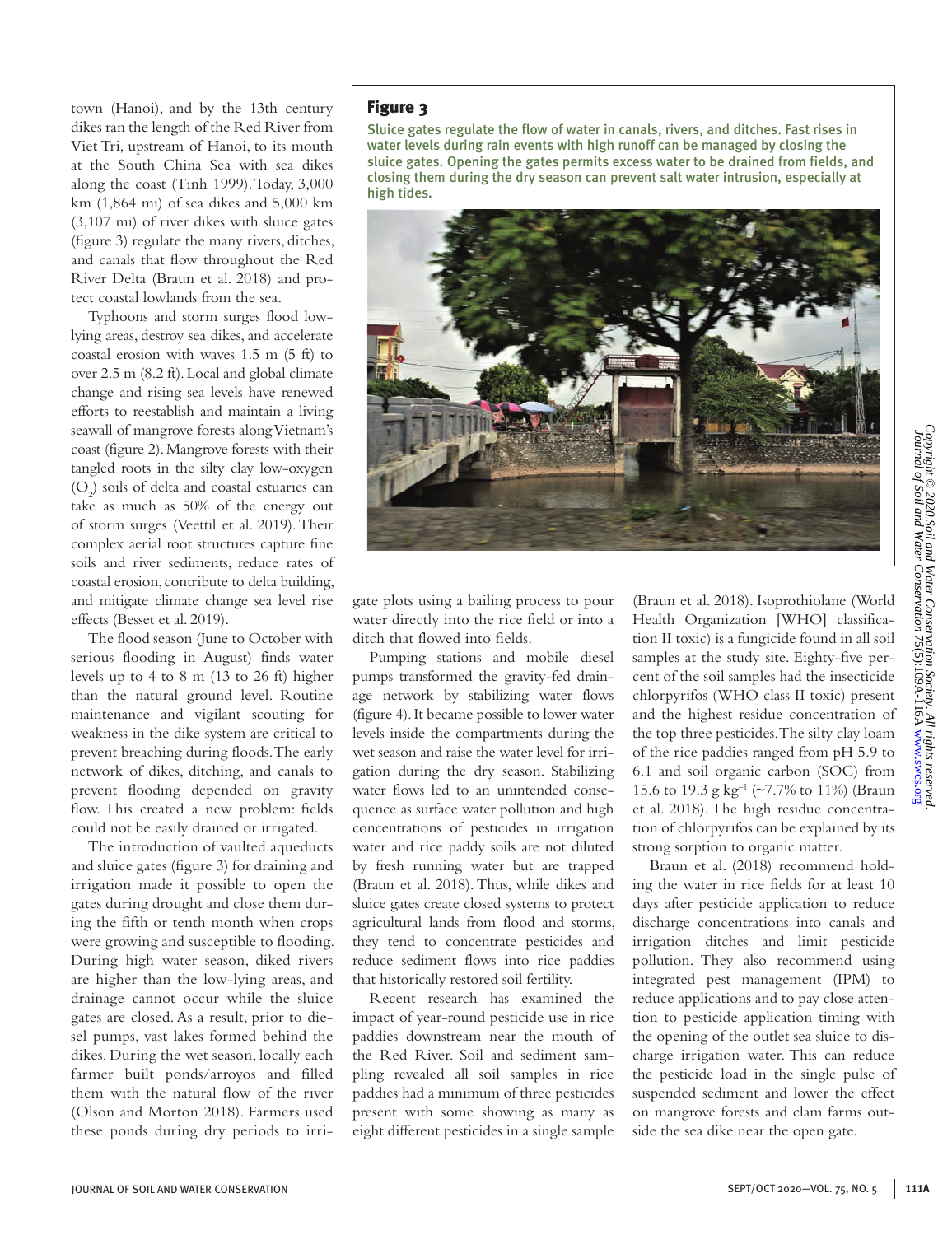Post-1975 collectives were the entry point for new cultivars, fertilizers, and pesticides needed for increasing yields. More importantly, collectives provided centralized hydraulic planning and dike construction, and equipped the entire water network with powerful pumping stations that drained and irrigated the delta landscape (Devienne 2006). However, despite enormous investments in modern drainage, the cooperative agricultural production system failed to realize the yields and profits that agricultural intensification promised (Goscha 2016; Devienne 2006). It was not until the 1980s when land reform laws gave individual households their own land and autonomy to make their own crop production and marketing decisions that agricultural intensification increased productivity and improved rural livelihoods. As a result, Vietnam increased food security and became a major rice exporter (Goscha 2016). This economic *doi moi* (renovation) of the agricultural sector encouraged private entrepreneurship, ownership, and market-based incentives that revived production and transformed Vietnam agriculture (Goscha 2016). Today Vietnam produces about 3,700 ha (9,143 ac) of irrigated rice and almost 2,000 ha (4,942 ac) of rainfed rice (Redfern et al. 2012).

The temperatures in the Red River Delta are favorable for double and triple cropping of rice, year-round vegetable production, animal husbandry, and freshwater and salt water aquaculture. A market economy has brought the freedom to choose and modify systems of production to meet household needs and market demands. Household farms are very small scale. The average Red River Delta farm is about 2,700  $m^2$  (29,062 ft<sup>2</sup>), or a little less than 1 ha (<2.5 ac), with the average size of a vegetable plot  $400 \text{ m}^2 (4,305 \text{ ft}^2)$ (Huong et al. 2013).

Sustainable agricultural production means households need resources, knowledge, skills, and technologies to manage production, environmental, and economic risks. Even at small scales, decision making is complex: managing irrigation and drainage, crop inputs, labor, pest scouting and pesticide applications, weather, markets, and

# Figure 4

The introduction of diesel pumps transformed water management of clam, mussel, shrimp, and fish ponds and stabilized drainage and irrigation of rice and vegetable crops grown in diked compartmented fields.



variable prices with the season. One of the biggest trade-offs small plot households face is ensuring household food security while specializing in market crops that can provide livelihoods (Morton and Olson 2018). FAO (2017) reports that the rural poor of Southeast Asia who remain in rural areas are more likely to escape poverty than those who migrate to urban areas. The agricultural diversity of the small farm grounded in traditional rice-fish/animal-garden components is one explanation of why households may be poor but nutrition and food secure. The challenge for rural farmers and agricultural-supporting infrastructure policies is how to sustainably increase the productivity of small landholdings, conserve soil and water resources, increase the diversity of household income streams, and ensure food security.

Rice is the staple cereal crop for Vietnam households and an important export commodity. Production grew more than 25% from 2000 to 2011 without increases in rice acreage, primarily due to intensified cropping practices involving new rice varieties, irrigation during the dry season, and increases in fertilizer and pesticides (Kontgis et al. 2015). Shorter season and higher yielding varieties in conjunction with irrigation during the dry season have enabled two and three crops to be produced annually. Flooded rice production is well suited to the delta soils and the extensive dike and compartment system that controls water levels during transplant, growing, and harvest periods. However, water degradation and pollution from agricultural chemicals and prediction of 1 m (3.3 ft) rise in sea level threaten the agronomic and environmental sustainability of rice (Redfern et al. 2012). Changes in sea level will alter inland tidal movements, sediment transport and discharge, and shoreline gradients as well as stress the hydraulic infrastructure, increase saline intrusion, and flood populations who live in the delta lowlands (Redfern et al. 2012).

Saline-tolerant, high yielding rice varieties are currently under development and will be needed along with varieties that can withstand longer submergence during the growing season especially in coastal rice growing areas of the delta where saline intrusion into fresh water rivers is increasing. Site-specific nutrient management, IPM, crop rotations, use of crop residues, deep placement of urea, and a new system of rice intensification are practices and technologies shown to be effective in addressing the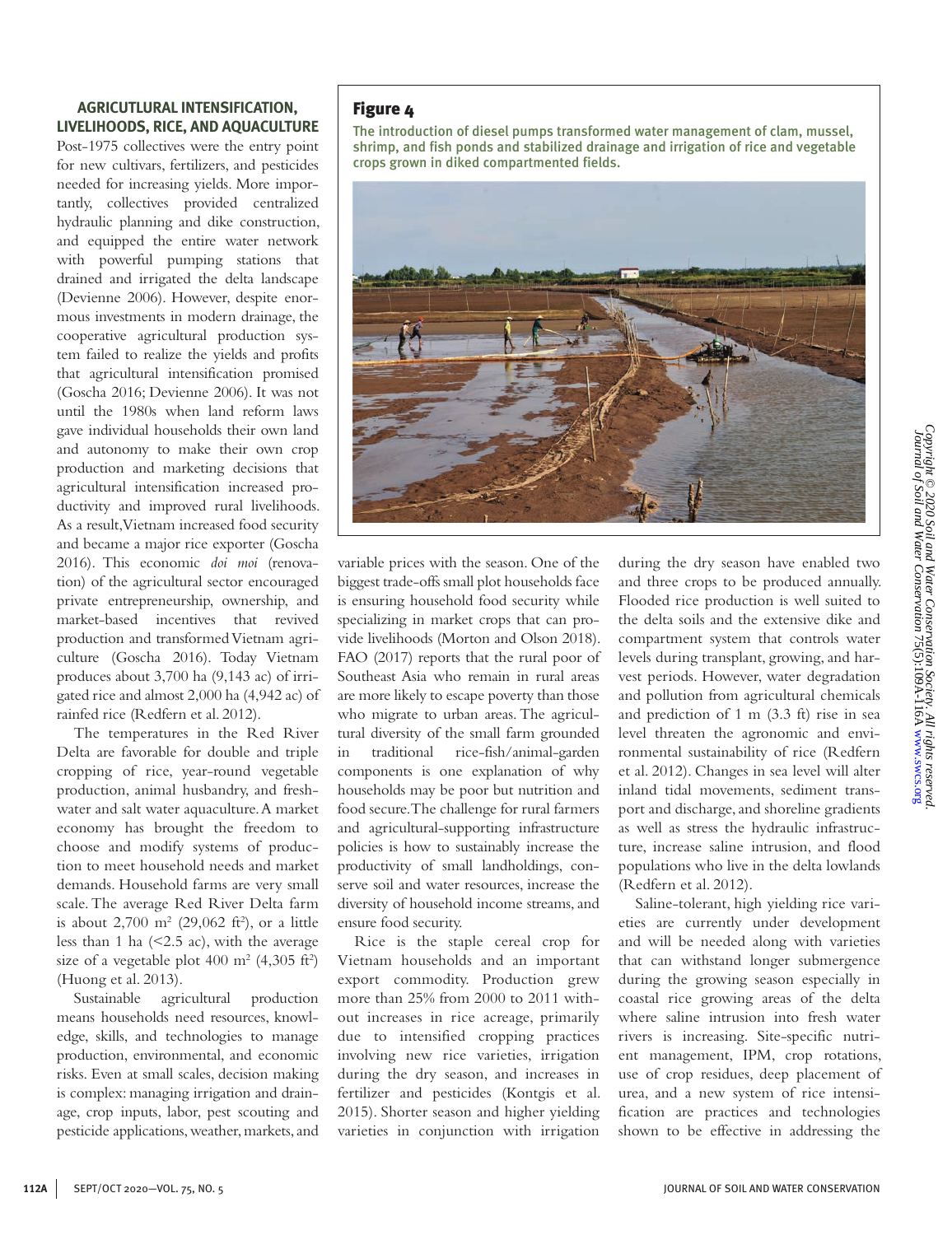negative environmental effects of intensive rice production (Redfern et al. 2012). However, these practices and technologies require that information, education, and training be systematically available to delta farmers along with financial resources to implement them.

#### **AQUACULTURE**

Prior to the 1986 land reform, wetlands were considered common property. Since then, the clearing of mangrove forests and conversion to aquaculture has transformed coastal and inland wetlands into fish, shrimp, crab, and clam ponds (figure 4) (Veettil et al. 2019). Those who cleared mangroves to construct shrimp ponds were exempt from tax to the cooperative for the first five years (Pham and Yoshino 2016). Aquaculture brings in more household income than rice but as a high value monocrop is risky and vulnerable to supply-demand price extremes (Huong et al. 2018; Joffre et al. 2015).

Intensive shrimp farming with profit maximization goals have high stocking densities, are mechanically aerated, require chemical inputs, and have a single harvest per crop cycle (Joffre et al. 2015). Risk management in intensive systems is dependent upon a closed system and efforts to manage water quality in the ponds to avoid disease-related infections (Joffre et al. 2015). The water pH for shrimp aquaculture is species dependent with some doing best in slightly alkaline water up to 7.5 and others doing best in acidic water ~6.5. Similarly, species vary in suitable water temperatures, from 21°C to 24°C (70°F to 75°F). The most critical aspect of shrimp production is that water temperatures and pH are consistent; sudden shocks to the shrimp habitat can be fatal.

Profits from aquaculture have been considerable. However, intensive aquaculture profitability is short-lived as pond water is quickly degraded. Managing for optimum production creates serious adverse effects including water contamination and increased salinization of soils and groundwater (van Wesenbeeck et al. 2015). Large companies abandon the ponds when profits decrease and seek out new pond locations where water quality is better (van Wesenbeeck et al. 2015).

Rapid conversion of mangrove forests into shrimp and fish ponds has been a big threat to the coastal environment (van Wesenbeeck et al. 2015). Loss of mangroves have a cascading effect, increasing land subsidence, which makes the coastline increasingly vulnerable to erosion as water depths and wave heights increase. Pond embankments reflect rather than dissipate waves and undermine shrimp enclosures thereby disrupting stable salinity levels within the pond. Farm-level changes influence the resilience of entire coastal landscapes. The sustainability of a shrimp farm depends on the farmer's knowledge; management decisions; and capacity to quickly respond and adapt to climate, water, and salt intrusion disruptions and shocks while paying attention to the ecological system surrounding the farm (Joffre 2015).

## **INTEGRATED AGRICULTURE**

To manage risk, many small-scale farmers in the Red River Delta integrate aquaculture with other crops to create diversified variations of a system called VAC: garden (*Vuon*) vegetable and orchard crops, fish pond (*Ao*), and livestock pen (*Chuong*) in addition to rice production (Huong et al. 2018). Huong et al. (2018) analyzed four variations of this diverse system that expands traditional subsistence agriculture to create marketable surplus by increasing proportions of land allocated to aquaculture.

The most basic, smallest-scale integrated VAC system typically within a rural village has on average  $\leq 4,000$  m<sup>2</sup> ( $\leq 1$  ac) of agricultural land and includes low-input aquaculture in a  $878 \text{ m}^2 (9,451 \text{ ft}^2)$  pond; 2,812 m<sup>2</sup> (30,268 ft<sup>2</sup>) of paddy rice; 131  $m<sup>2</sup>$  (1,410 ft<sup>2</sup>) of orchards; and 5 to 15 pigs. These households are more likely to supplement farm income with off-farm income than those integrated systems with a larger proportion of their production system in aquaculture. Three other integrated aquaculture systems are found outside of rural villages and are producing on larger plots ranging on average from  $4,212 \text{ m}^2$  $(45,338 \text{ ft}^2; \text{ new VAC system})$  to 6,732 m<sup>2</sup>  $(72, 463 \text{ ft}^2; \text{fish system})$  of agricultural lands. The fish-pig/poultry system on  $6,588$  m<sup>2</sup>  $(70,913 \text{ ft}^2)$  has major inputs in the form of feeds and veterinary supplies. The commercial fish system is intensively focused on

fish, often having two ponds, a fingerling nursery, and a rearing-to-harvest pond with on average the smallest space allocated to rice  $(1,512 \text{ m}^2 \mid 16,275 \text{ ft}^2)$  primarily for household consumption.

The fish system offers the highest economic return of the four systems, but has the lowest aquaculture yield compared to the traditional VAC that has more than six species of fish. Although the traditional VAC system is the smallest scale of production, it is the most productive model with a nutrient feeding flow that recycles grass carp waste to benefit other species in the fish pond (Huong et al. 2018). The fish and animal-fish systems are sources of higher household income; the traditional VAC and new VAC systems contribute significantly to in-kind household food security and nutrition.

#### **VEGETABLES**

More than a quarter of Vietnam agricultural land is in vegetable production (figure 5) and the source of 30% of the country's vegetables (Huong et al. 2013). Increasing year-round demand for vegetables in urban food markets offer opportunities for farmers to specialize in high value vegetable crops and improve soil properties after rice production (Everaarts et al. 2015). Limits to household farm size make specialty crops attractive to farmers enabling them to intensify per unit of land use with a crop that typically brings higher income than rice.

Research is showing that a two-year cycle of vegetables following flooded rice production can increase household per hectare income and improve soil structure. Wet and flooded soil conditions of rice production called "puddling" create a compacted soil layer 18 to 25 cm (7 to 10 in) just below the rice roots. This compacted layer prevents water from draining out of the field, a benefit for rice production but a major problem for vegetables grown after flooded rice. The soil structure improves considerably when the rice–vegetable rotation moves to a "permanent" two-year 8 to 17 vegetable crop sequence (Huong et al. 2014). Seasonal temperatures and precipitation determine crops selected, planting and harvest timing, pest management, and irrigation/drainage practices. The complexity of selecting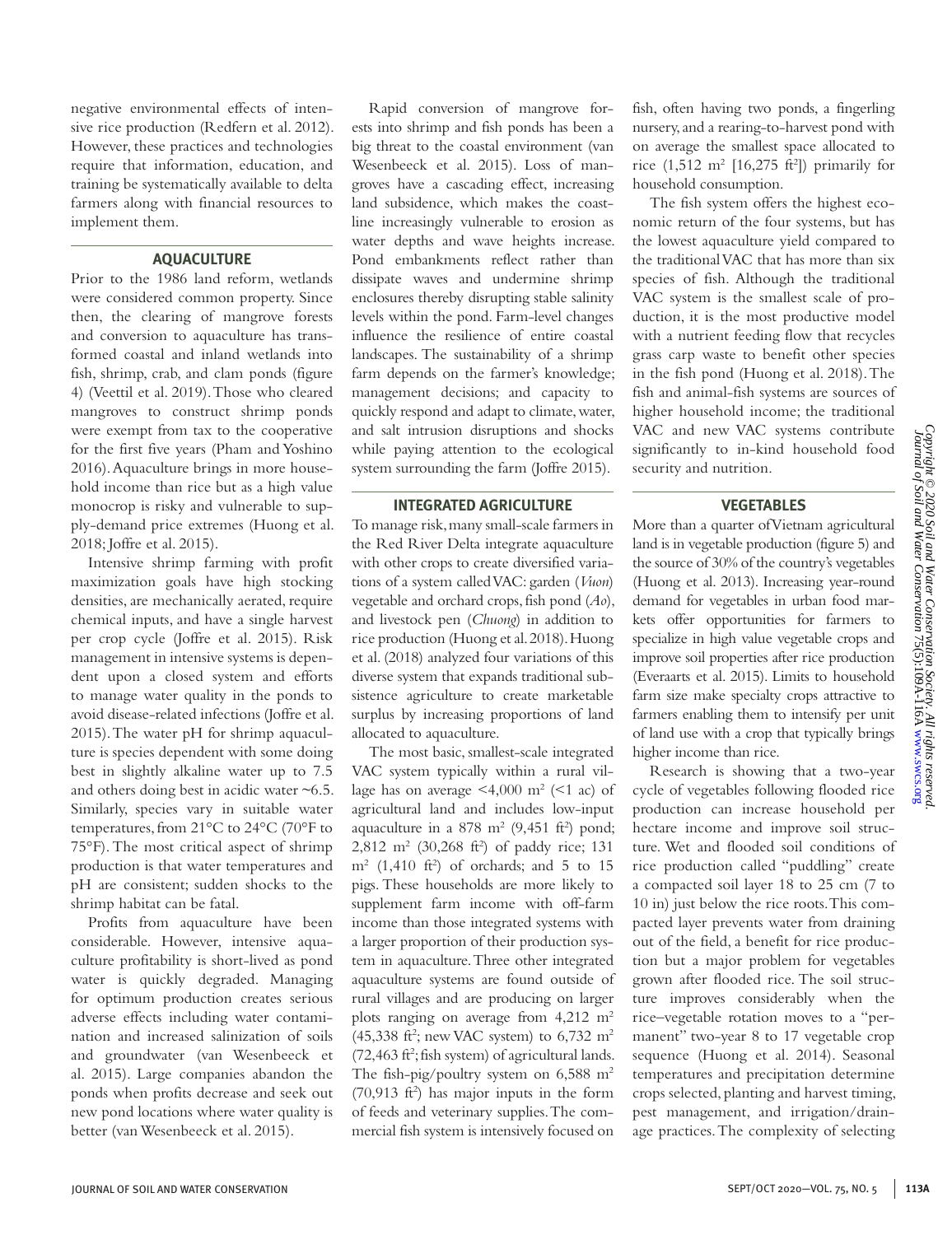# Figure 5

Vietnam's climate is well suited to grow a variety of high value vegetables year round. New tools are being developed to help farmers plan complex field vegetable crop sequences and rotations to meet their unique labor, biodiversity, lower pesticide use, perishability, market timing, and profitability goals.



and sequencing high value vegetable crops based on these variables as well as storage and transportation infrastructure can be challenging to farmer decision making.

Data inputs necessary to determine best scenarios are not static—market prices, pesticide needs, soil conditions, temperature and precipitation variability, and many other information inputs continually change. PermVeg is a new tool farmers and their advisors can use in planning their vegetable crop sequences based on current conditions and farm priorities. Experiments on vegetable crop selection and sequencing used the PermVeg tool to evaluate five different systems based on preference for specific outcomes: (1) highest income, (2) lowest labor input but equal to/greater than mean profitability, (3) lowest pesticide use but equal to/ greater than mean profitability, (4) high diversity using high profit crop selections, and (5) low perishability (quality retained four days after harvest) and high profit (Huong et al. 2014). Simulation results show three times the profit per hectare per day compared to the traditional vegetables following flooded rice rotation.

These findings are congruent with the United Nations Food and Agriculture

Organization report that declining farm size does not necessarily hinder productivity (FAO 2017); while labor productivity is low, small farms have the highest per unit land productivity. However as small farms become even smaller and fragmentation of the landscape occurs, small producer capacity to successfully adopt sustainable intensification productivity technologies and be market oriented will be limited by scale and integration into the modern value chain (FAO 2017).

# **PROGRESS TOWARD SUSTAINABILITY**

Vietnam has invested considerable resources to manage and redistribute water and ensure agricultural productivity, food security, and improved rural livelihoods. The unintended side effects of these investments are degradation of the delta's soil and water resource capacity to continue to effectively support agricultural intensification and small and mid-scale farmer livelihoods. Resource use assessments of the Vietnam shrimp industry predict a 50% increase in demand for fisheries products (Boyd et al. 2017). Farm-level assessments of shrimp production in Vietnam and Thailand conclude that water, energy, and land use decrease as

farm production intensity increases (Boyd et al. 2017). However, there is a critical need to address the negative environmental impacts intensified aquaculture has on water quality and loss of coastal wetland habitats. Overfishing of wild fish and rapid expansion of aquaculture need fisheries standards, policies, laws, regulation, and enforcement to reduce water pollution, prevent soil erosion, protect mangrove forests, and incentivize sustainable management practices (Nguyen 2017).

By definition, sustainability requires the coproduction of agricultural productivity, ecosystem integrity, and economic well-being. Aquaculture sustainable intensification will depend on innovation, technologies, and farm level management changes that involve solid waste and wastewater treatment systems; more efficient mechanical aeration equipment and usage; pond rotations; and water recirculation systems that use less water and reduce disease transmission from external sources (Boyd et al. 2017; Nguyen 2017). Increased farmer knowledge of disease and environmental risks coupled with more efficient management of stocking densities, use of polycultures (e.g., shrimp with tilapia), replacement of wild fishmeal in shrimp feed with animal byproducts or plant meals, and integrated rice-shrimp systems are scientifically tested strategies for increasing sustainable productivity (Boyd et al. 2017; Nguyen 2017).

New research and efforts to move Vietnam farmers into high value and integrated systems that utilize sustainable intensification approaches show promise to address environmental and profitability concerns while increasing food production. The shift from rice-only cropping to a variety of integrated high value crops entails a redesign of farm cropping systems and land uses. Vegetable production systems with crop sequences of 8 to 17 crops over a two-year period enable farmers to diversify crops and provide high quality, nutritious foods (Huong et al. 2013). Crop rotations can reduce disease pressure and pesticide use, recycle nitrogen (N) and other nutrients, and allow farmers to select high value crops for particular traits related to growing conditions and market demand. A shift from aqua-monoculture to inte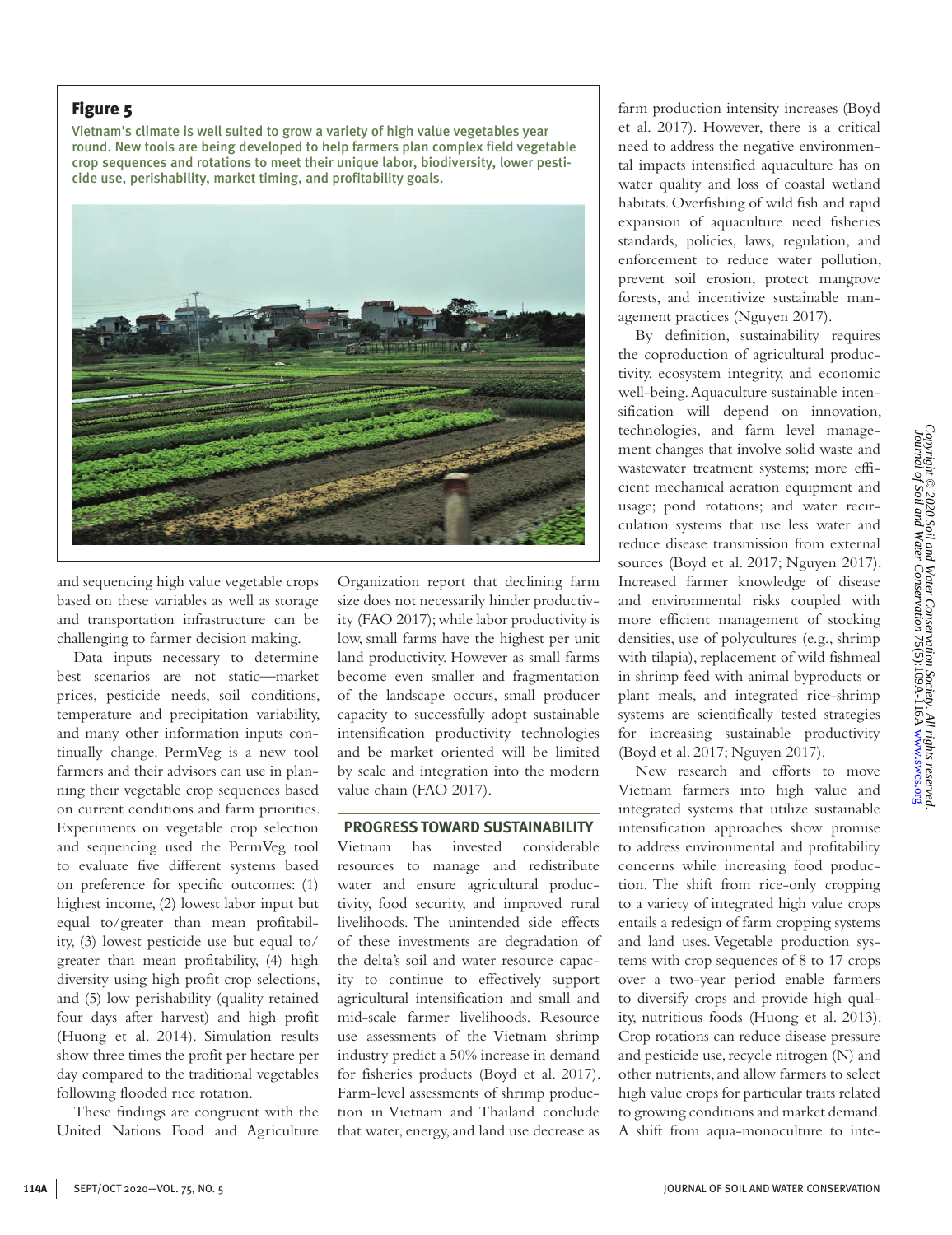grated livestock-fish-fruit/orchard-rice systems gives farmers unique flexibility to select and produce high value crops that conserve soil and water resources, offer income diversity, and address minimum household food security.

Red River Delta agriculture has new opportunities to transform itself with the growing demand from higher income urban consumers whose diets are moving away from rice toward high value fish, meat, eggs, vegetables, and fruits. To ensure that the matrix of all scales of farms are able to participate in meeting this urban food demand, there is a need for policies that reduce barriers to accessing inputs and encourage adoption of environmentally sustainable approaches and technologies. All farmers need strategies that reduce the uncertainties and risks of crop loss and market failures while maximizing available resources in ways that achieve sustainability. Global and national consolidation of input markets favor larger and more commercialized farms, which benefit from economies of scale in purchase of quality seed, high yielding hybrid varieties, equipment, and technologies. This has left smaller scale farmers behind as infrastructure and institutional arrangements and policies (lack thereof) often limit access to technologies and markets (FAO 2017).

Interventions to address market failures and enable small- and medium-scale farms to sustainability intensify their operations include access to affordable rural advisory and technical extension services; involvement in on-farm research experiments to increase knowledge about delta agroecosystems and practices that can reduce environmental degradation; and support for farmer cooperative purchasing, production, and marketing (FAO 2017). There is a need for small-farm technologies, mechanization, and equipment design appropriate to land holding scale that increases labor and land productivity. Farmers also need information and communication technologies for purchasing inputs and to learn about production alternatives and market opportunities. In some rural locales, growth of agro-industry is held back by lack of/reliability of electrical power grids for refrigerated storage and refrigerated transportation to hold product

quality as well as a need for transportation infrastructure improvements linking rural supply chains to urban markets.

## **CONCLUSION**

Sustainable intensification is explicit about the environmental, social, and economic profitability balance that is necessary to create sustainable local, regional, and global earth systems.

The transition toward sustainability will happen in nonlinear ways as farmers and their value chains move beyond efficiency (e.g., better management) to substitution (e.g., new hybrids, soil and water conservation technologies) and redesign (e.g., different cropping systems and landscape uses) (Pretty 2018). Taking the Green Revolution to the next level will require innovative substitution and redesign strategies that maximize the coproduction of agricultural productivity, beneficial environmental outcomes, and robust rural livelihoods (Morton and Olson 2018). Sustainable agricultural intensification is one of the approaches the United Nations recognizes as a way to successfully achieve 10 of the 17 Sustainable Development Goals of good health and wellbeing; zero hunger (via agricultural productivity); clean water and sanitation; life below water; life on land (via better management of soil, water, and ecosystems); decent work and economic growth; no poverty (via profitability and rural livelihoods); responsible production and consumption; industry, innovation, and infrastructure (technologies for all scales of agriculture); and climate action (FAO 2017). Vietnam is making progress toward sustainable agricultural systems.

### **ACKNOWLEDGEMENT**

Published with support from Iowa Agriculture and Home Economics Experiment Station, College of Agriculture and Life Sciences at Iowa State University, Ames, Iowa.

### **REFERENCES**

- Ahmed, N., and S. Thompson. 2019. The blue dimensions of aquaculture: A global synthesis. Science of the Total Environment 652:851-861.
- Besset, M., N. Gratiot, E.J. Anthony, F. Bouchette, M. Goichot, and P. Marchesiello. 2019. Mangroves and shoreline erosion in the Mekong River delta,

Vietnam. Estuarine, Coastal and Shelf Science 226:106263.

- Boyd, C.E., A.A. McNevin, P. Racine, H.Q. Tinh, H.N. Minh, R. Viriyatum, and D. Paungkaew. 2017. Resource use assessment of shrimp, *Litopenaeus vannamei* and *Penaeus monodon*, production in Thailand and Vietnam. Journal of World Aquaculture Society 48:2:201-224
- Braun, G., Z. Sebesvari, M. Braun, J. Kruse, W. Amelung, N.T. An, and F.G. Renaud. 2018. Does sea-dike construction affect the spatial distribution of pesticides in agricultural soils? A case study from the Red River Delta, Vietnam. Environmental Pollution 243:890-899.
- Bui, V., D. Fan, D.V. Nguyen, D.L. Tran, D.T. Tran, V.L. Hoang, and T.H.H. Nguyen. 2018. Morphological change in the Northern Red River Delta, Vietnam. Journal of Ocean University of China 17:1272-1280.
- Dang, N.M., M.S. Babel, and H.T. Luong. 2011. Evaluation of food risk parameters in the Day River Flood Diversion Area, Red River Delta, Vietnam. Natural Hazards 56:169-194.
- Devienne, S. 2006. Red River Delta. Fifty years of change. Moussons 9-10, Agriculture in Southeast Asia. https://doi.org/10.4000/moussons.2042.
- Everaarts, A.P., J.J. Neeteson, P.R.R. Huong, and P.C. Struik. 2015. Vegetable production after flooded rice improves soil properties in the Red River Delta, Vietnam. Pedosphere 25(1):130-139.
- FAO (Food and Agriculture Organization of the United Nations). 2017. The State of Food and Agriculture 2017. Rome, Italy: Food and Agriculture Organization of the United Nations.
- Goscha, C. 2016. Vietnam. A New History. New York: Basic Books.
- Huong, N.V., T.H Cuong, T.T.N. Thu, and P. Lebailly. 2018. Efficiency of different integrated agriculture aquaculture systems in the Red River Delta of Vietnam. Sustainability 10(2):493.
- Huong, P.T.T., A.P. Everaarts, J.J. Neeteson, and P.C. Struik. 2013. Vegetable production in the Red River Delta of Vietnam: Opportunities and constraints. NJAS Wageningen Journal of Life Sciences 67:27-36.
- Huong, P.T.T., A.P. Everaarts, W. vanden Berg, J.J. Neeteson, and P.C. Struik. 2014. PermVeg: A model to design crop sequences for permanent vegetable production systems in the Red River Delta, Vietnam. Journal of Agronomy and Crop Science 200:301-316.
- Joffre, O.M., R.H. Bosma, A.K. Bregt, P.A.M. van Zwieten, S.R. Bush, and J.A.J. Verreth. 2015. What drives the adoption of integrated shrimp